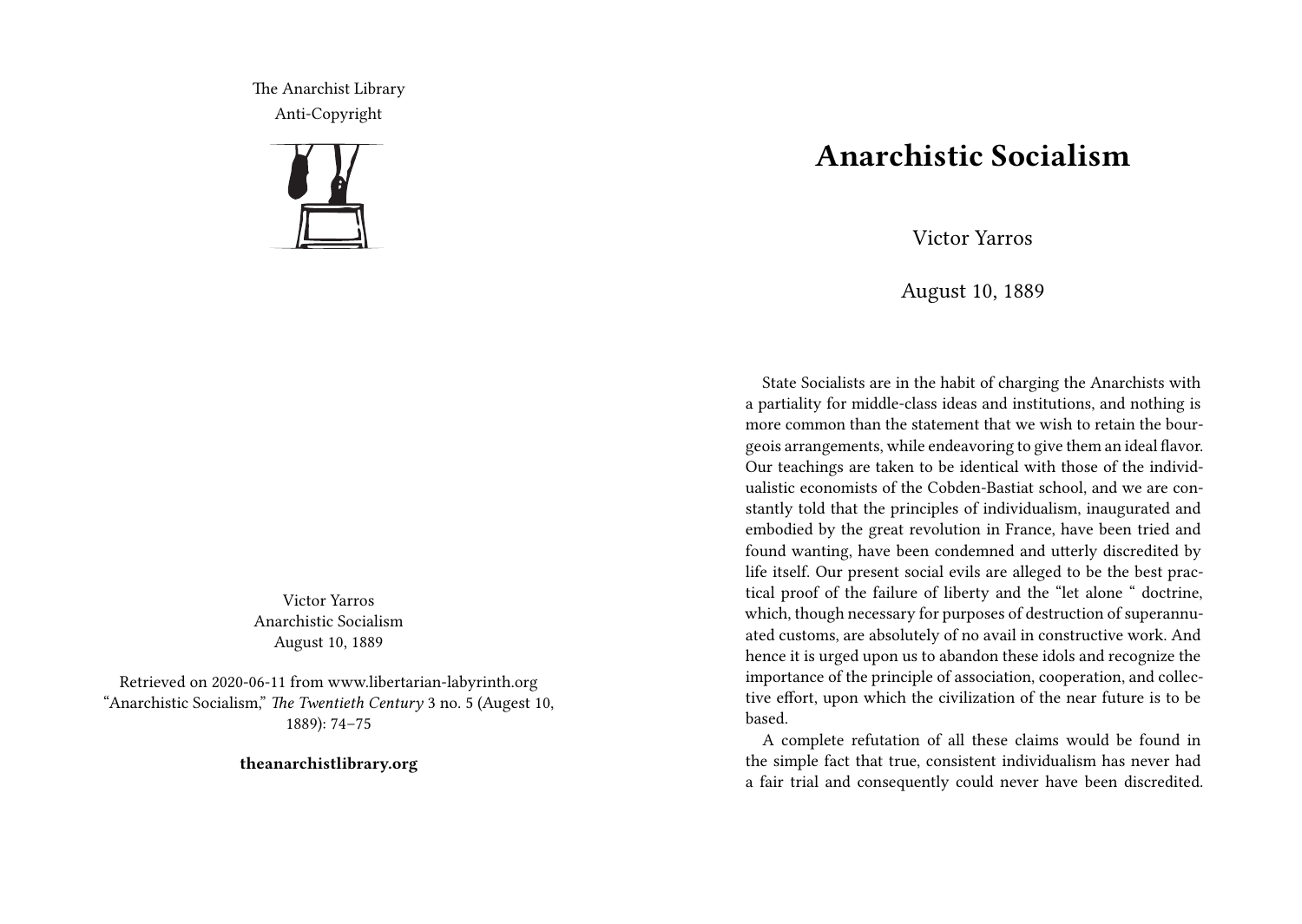It is necessary to distinguish between pretence and reality. The middle class economists and champions have indeed talked about the beauties of individualism, and have pretended to uphold the existing regime on the ground of liberty and equality, but, whether from ignorance or class interests, they have steadily ignored the logic of their principle and have seen liberty violated and outraged in many ways without raising a voice in protest. The bourgeois economists have agitated for free trade (a very excellent thing so far as it goes), but have never shown a due appreciation of the other and greater denials of liberty of which the prevailing social system is guilty. England has now got what Cobden worked for; it enjoys free trade. Yet the labor question is as far from settlement as ever, and poverty, pauperism, inequality, and crime are on the increase. What are the modern bourgeois individualists doing to reform and remedy abuses? What are they suggesting as solutions of the burning problems of the day? Why, they are organizing "Liberty and Property Defence Leagues" to combat Socialism and to defend their privileges and monopolies. Their platforms contain not a single measure of positive reform. The true, consistent individualists, the Anarchists, on the other hand, speak in no uncertain tone of the reforms imperatively demanded by present circumstances, and accuse the economists of cowardice, disingenuousness, and superficiality. They point out that Individualism is impossible in the absence of perfect equality of opportunity, which equality is denied by the State-created monopolies of land and credit. A landless and moneyless laborer does not possess any liberty. The right to life and to seeking of happiness in one's own way is meaningless without the access to the means of life. Now, land and capital are essential to him who would live independently and in a more or less civilized manner, and the Government deprives us of both. (It would be carrying coal to Newcastle to enlarge here on the subject of land monopoly, the evils of which, if anything, only are too strongly emphasized by the believers in the Single-tax, and of the money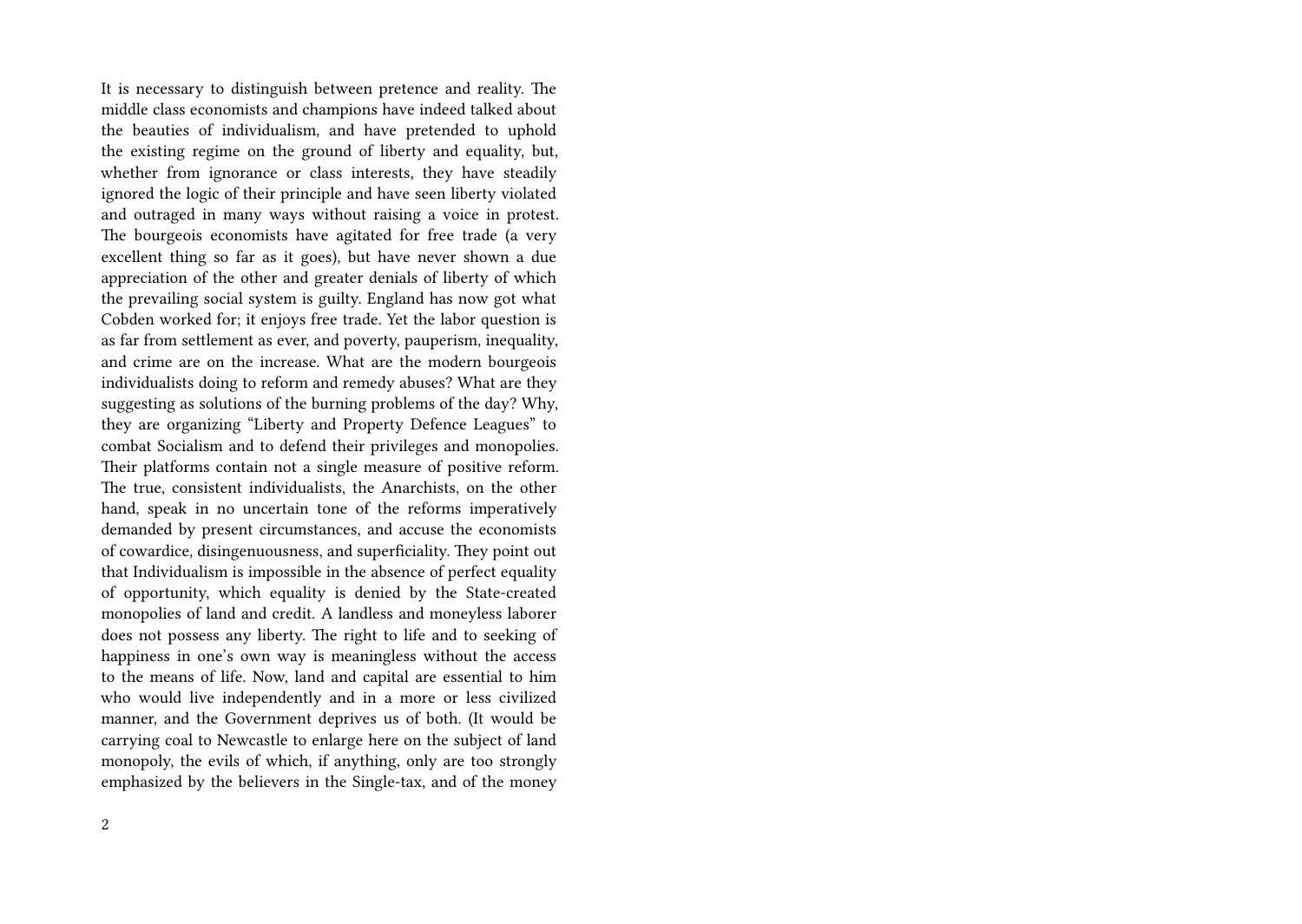question I will at present say no more, referring the reader to Mr. Hugo Bilgram's admirable letter on the matter in the issue of June 22, in which he says that "a new industrial era will dawn and the distribution of wealth will assume an equitable basis" as soon as the Government is forced to allow freedom in the issue of currency and organization of banking.

In our forecast of the results of freedom in money and landoccupation we may be altogether mistaken. Perhaps the laborer will be as much the slave of the owner of machinery then as he is now, and perhaps our economic views are false and unscientific. I am entirely willing to allow that this is not impossible. But at least let State Socialists and other critics understand our exact position, and, instead of fighting men of straw, let them examine our contentions and attempt to meet them. As long as this is not done, as long as the Socialists refrain from a careful analysis of our economic theories—and as one who has studied Marx, Lassalle, Hyndman, Hirkop, and Gronlund, I know that nowhere in the literature of "Scientific Socialism" is any attention bestowed on the subject they have no right to invidiously characterize our conception of Individualism, our idea of free competition and our attitude toward the proletariat.

But this is not the only answer we have to make to the State Socialists. Though we favor the laissez-faire policy, we do not understand it in the sense in which the bourgeois economists have understood it. Their "let alone" principle was based on a false social philosophy, on a puerile theology and immature political economy. Their optimism was that of Dr. Pangloss, and they, believing that a beneficent providence directed everything to the best in this best of worlds, objected to any men-made laws, institutions, or organizations. They opposed combinations of capital. Their "code of nature " taught them to leave everything to unconscious, spontaneous, automatic action and play. But this view does not bear looking into. The modern theory of evolution destroys the sense of such theological notions. Human opinion, conscious intelligent endeavor, is